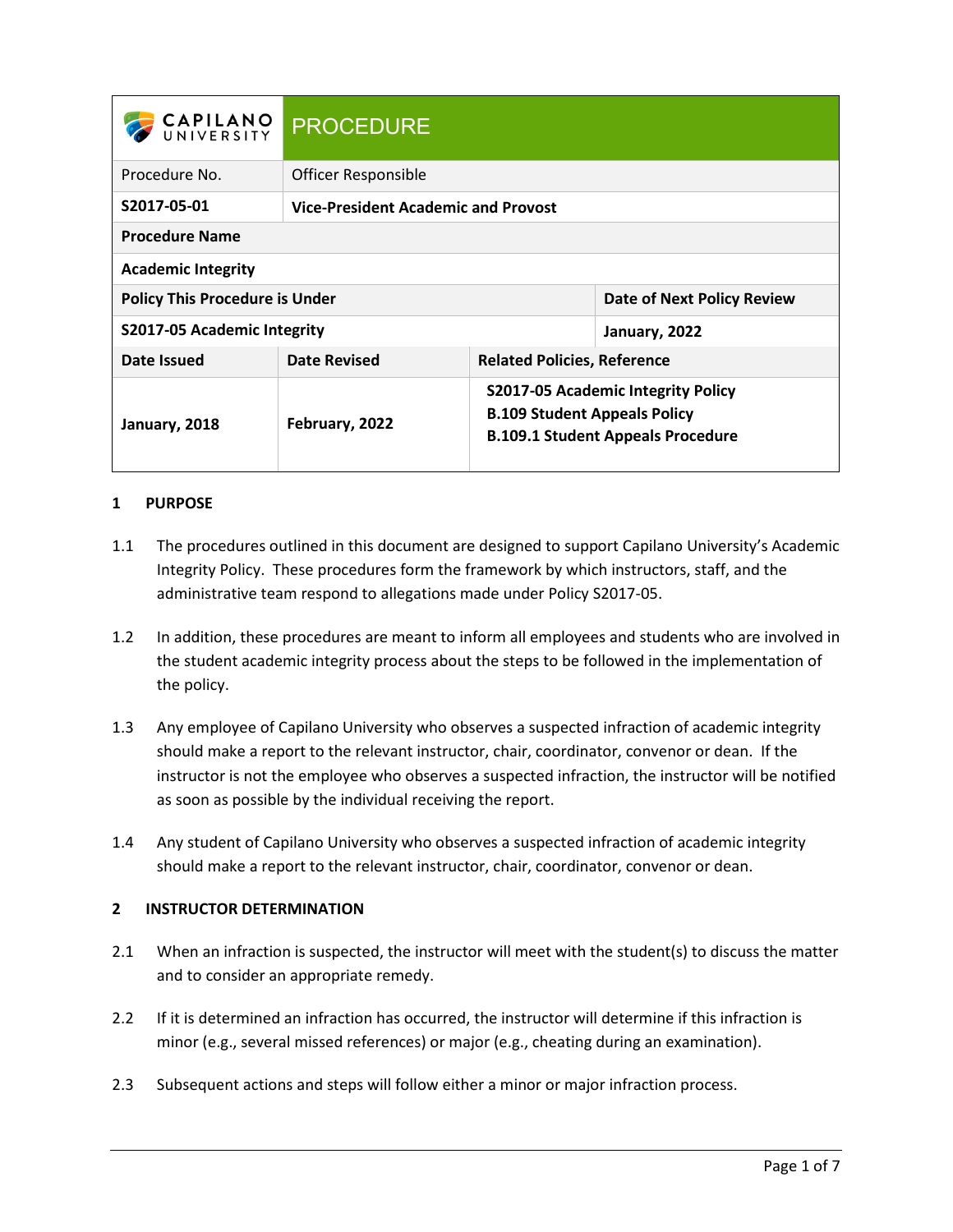### 2.4 Minor infraction:

- 2.4.1 If the infraction is deemed by the instructor to be minor in nature, the instructor may employ the following remedies:
	- a) Documented completion of a plagiarism/cheating workshop within a stated time frame.
	- b) Completion of an alternative assignment in place of the one under investigation.
	- c) A reduced grade on the relevant assignment, to a minimum grade of zero.
- 2.4.2 Within five (5) business days after the scheduled meeting with the student, the instructor must inform the student via the student's official Capilano University email of the nature of the remedy to be imposed. The instructor must also inform both their dean and the Office of Student Affairs of the infraction and the remedy imposed. The Office of Student Affairs will advise the dean if the student has a previous violation of academic integrity and will also record the instructor's remedy on the student's file.
- 2.4.3 The dean may determine a different remedy if the student has a previous record(s) of violating academic integrity including remedies in 2.4.1 or in Section 6.1. This will be communicated in writing to the student within ten (10) business days of receiving information from the Office of Student Affairs. The determination will also be shared with the instructor and a copy will be kept in the student's file with the Office of Student Affairs.
- 2.4.4 If the student disputes the infraction or the proposed remedy, this can be done through the Office of Student Affairs who then communicates same to the instructor and the dean and within five (5) business days. The dean may meet with the student. The dean, Office of Student Affairs and the instructor will work together to formulate a response to the student. The dean will provide a response in writing to the student within five (5) business days. This determination will be considered final, and a copy provided to the Office of Student Affairs.
- 2.5 Major infraction:
	- 2.5.1 If the infraction is intentional or more egregious than a minor infraction, then the instructor must inform their dean and the Office of Student Affairs within five (5) business days of the student meeting. The Office of Student Affairs will notify the dean if the student has a previous violation of academic integrity.
	- 2.5.2 The dean will determine if an investigation is required based upon confirmation of a previous offense or the seriousness of the alleged infraction. If an investigation is required, it must be initiated no more than five (5) business days after the dean has received communication from the Office of Student Affairs. If an investigation is not required, the dean will inform the instructor and the Office of Student Affairs within five (5) business days that a full investigation is not warranted, and the instructor may choose to impose a remedy stated in Section 2.4.1. The Office of Student Affairs will note the outcome of the dean's decision in the student's file.

# **3 PROCEDURE FOR INVESTIGATIONS**

If an investigation is required, the following procedure will be utilized: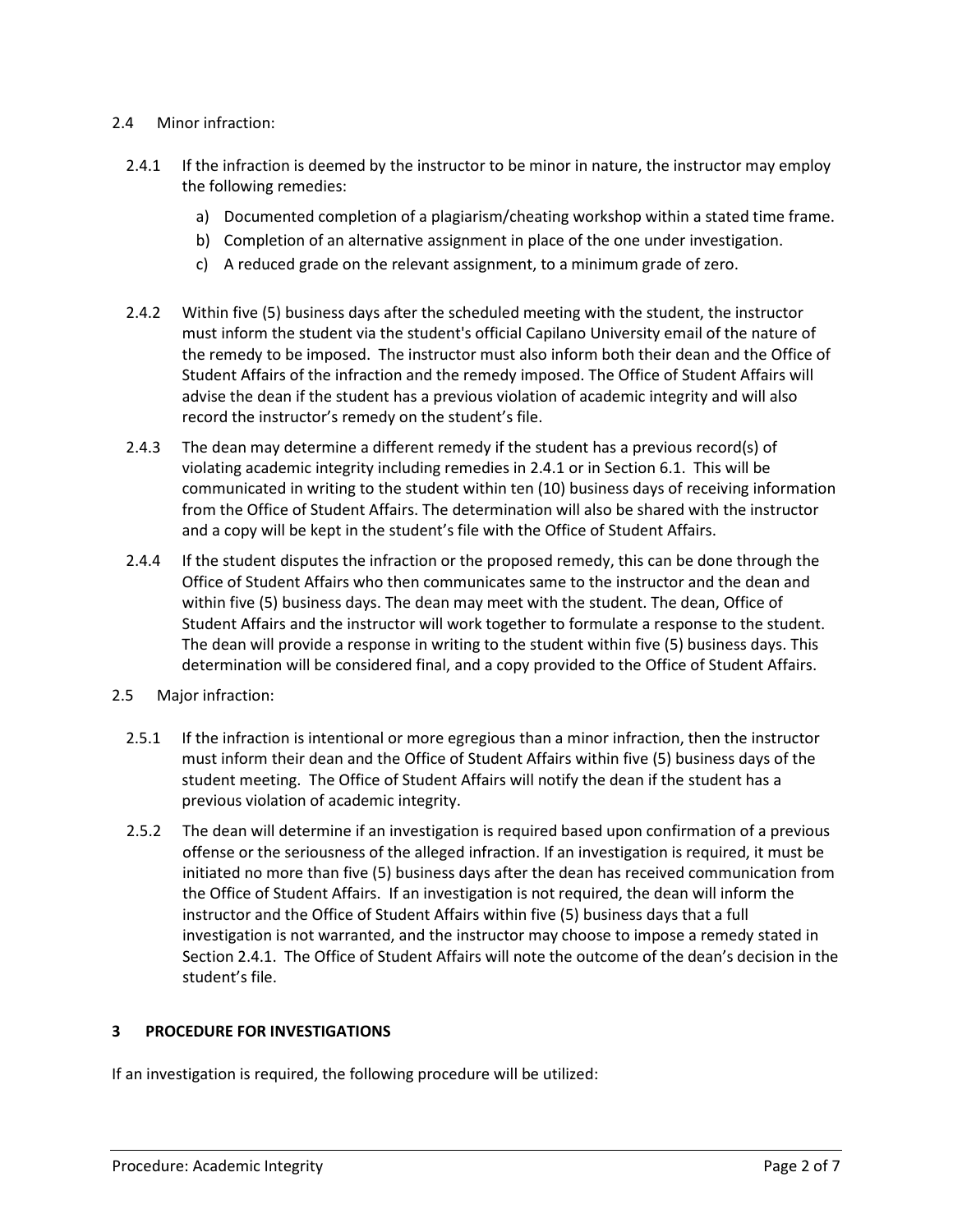- 3.1 The dean will appoint an investigator.
- 3.2 The dean will notify the student via the student's official Capilano University email that they are suspected of an academic integrity infraction (copying the Office of Student Affairs) and that an investigation is pending by the investigator.
- 3.3 The investigator will conduct the investigation in a timely manner, and may include, but is not limited, to:
	- a) discussing the details with the dean who received the alleged infraction;
	- b) gathering information from the instructor and/or others who may have knowledge of the alleged infraction;
	- c) performing online searches;
	- d) discussing the details with the student; and/or
	- e) asking the student to submit rough notes and/or other proof of composition.
- 3.4 After the investigation is complete, the investigator will write a report that includes a summary of the information and will provide it to the dean.
- 3.5 If, as a result of the investigation, the alleged infraction is deemed to be without merit or is frivolous, trivial, or vexatious, it will be summarily dismissed by the investigator and the instructor will be notified, in writing by the dean, of the reason(s) for the dismissal. The student will also be notified by the dean of the dismissal through their official Capilano University email. If the dean deems the alleged infraction as vexatious, they will forward this information to the appropriate administrator responsible for either the B.701 Student Code of Conduct Policy or B.506 Standards of Conduct Policy.
- 3.6 If, as a result of the report, the alleged infraction is not summarily dismissed, the student will meet with the investigator. This meeting will normally take place within ten (10) business days from the completion of the investigation. At this meeting, the report, its findings, and the sanction(s) in Section 6.1 will be discussed. The investigator will add a summary of the meeting to the report and provide that to the dean. The report is the property of the University, and the student will receive a copy of the summary of the meeting.
- 3.7 The student is entitled to be accompanied by a support person during the meeting. The support person will not be permitted to speak on behalf of the student.

### **4 COLLABORATIVE SANCTIONING**

4.1 In cases where a student has accepted responsibility for their actions, the student may be provided the opportunity to participate in a collaborative sanctioning process.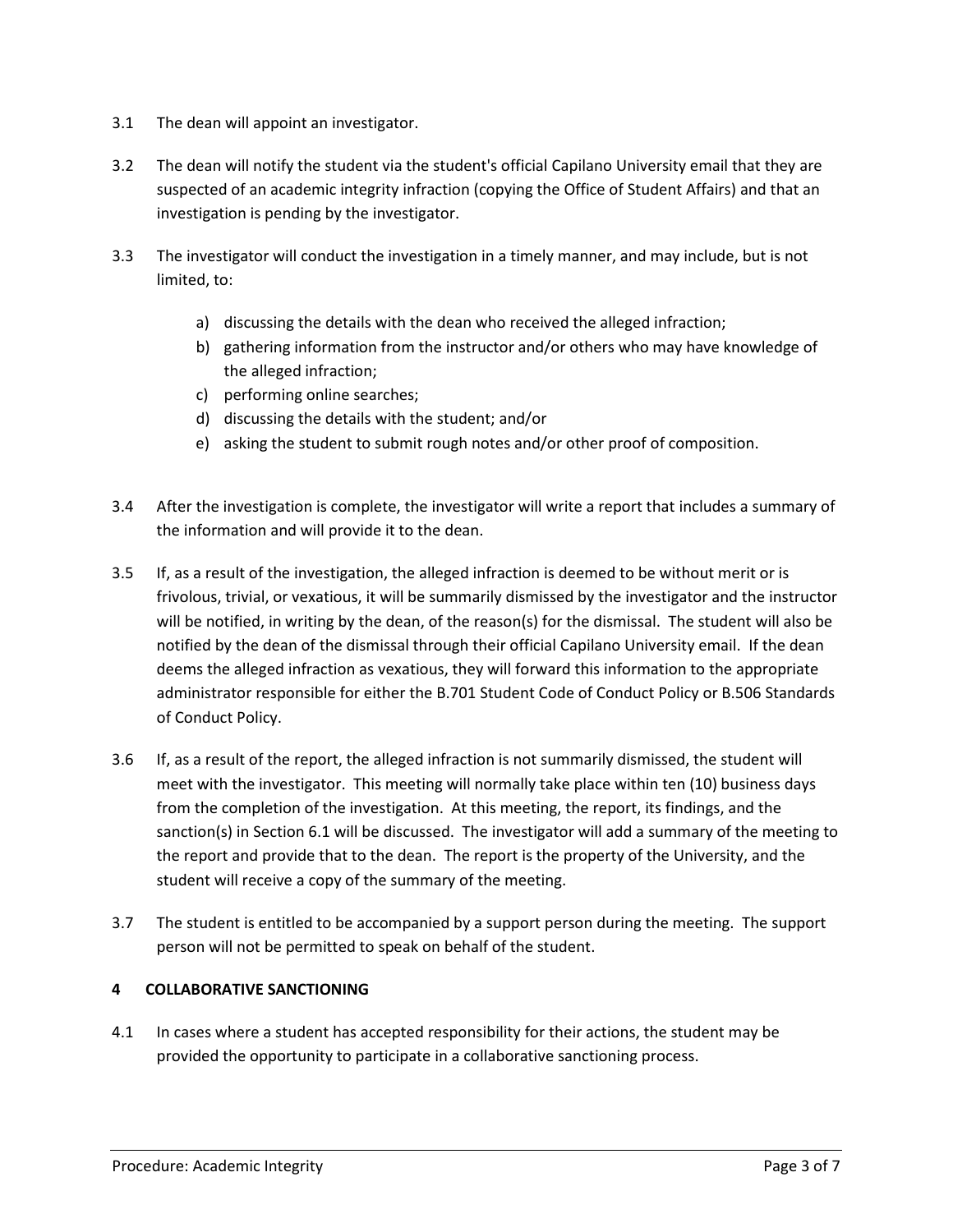- 4.2 The collaborative sanctioning process serves as an opportunity for the student, the investigator, and dean to work together to develop a mutual agreement that effectively and appropriately responds to the impact of the student's actions.
- 4.3 The University recognizes that collaborative sanctioning may not be appropriate in all circumstances. The opportunity to participate in the process may be revoked at any time by the investigator or dean, or may not be extended at all if the circumstances are deemed inappropriate.
- 4.4 If the opportunity to participate in the collaborative sanctioning process is extended, and the student chooses to participate, the investigator will schedule a meeting with the student. The investigator and the student may agree to any of the sanctions listed in Section 6.1 as well as any additional terms that are both appropriate and agreed upon during the process.
- 4.5 The collaborative sanctioning process is available only in certain circumstances and will not be available as an option if any of the following circumstances exist:
	- a) The student is not or is no longer willing to participate in the collaborative sanctioning process;
	- b) The student is not or is no longer willing to take responsibility for their actions;
	- c) The student and the dean are unable to reach a mutually agreed-upon resolution;
	- d) The nature of the incident(s) may require severe sanctioning (e.g., suspension, expulsion);
	- e) The nature of the evidence, infraction, or related details requires a higher-than-typical degree of adjudication or confidentiality; or,
	- f) The student has previously participated in the collaborative sanctioning process for a similar incident.
- 4.6 If one or more of the above circumstances exist before or during the collaborative sanctioning process, the investigative report and other relevant information, including reasons why collaborative sanctioning is not possible, will be provided to the dean. Adjudication and determination of sanctions will become the responsibility of the dean.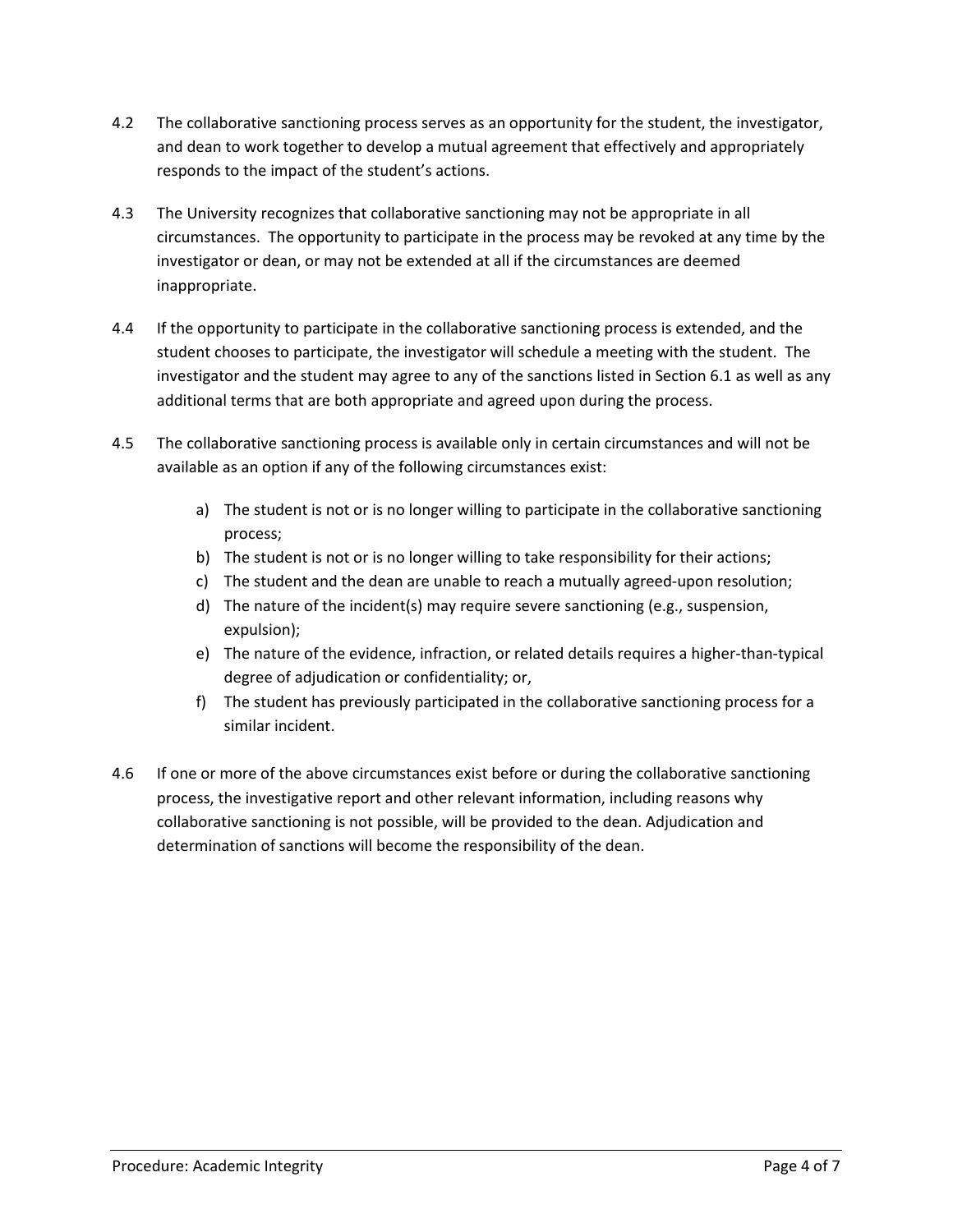4.7 At the conclusion of the collaborative sanctioning process, the student and the investigator will draft a letter of agreement, which includes the sanction(s). The dean will receive the draft letter of agreement, and if the dean agrees with the sanction(s), the dean will sign the letter and send it back to the investigator. The investigator will arrange for the student to sign the letter of agreement within seven (7) calendar days. Failure to adhere to the terms of this agreement is an infraction of B.701 Student Code of Conduct Policy and may result in action by the Office of Student Affairs and/or the forwarding of the matter to the Vice-President Academic and Provost's Office and/or Student Conduct Board.

### **5 DEAN'S DETERMINATION**

- 5.1 Where an infraction of academic integrity cannot be resolved through collaborative sanctioning, or collaborative sanctioning is not possible, the dean will make a determination.
- 5.2 The dean will decide on the balance of probabilities whether the student is more likely than not responsible for breaching academic integrity.
- 5.3 If the dean finds that the student did not breach policy based on the balance of probabilities, the student will be informed through their official Capilano University email of this determination within five (5) business days of the dean making the decision.
- 5.4 The dean will determine specific sanctions or a range of sanctions as found in Section 6.1, except for the suspension or expulsion of the student. If the dean finds that the sanction(s) should include suspension or expulsion, the report and all other relevant information will be forwarded to the President for review and final determination.
- 5.5 The dean and/or president may also choose to meet with or invite a written statement from the student for the purposes of evaluating the weight of the sanction. The student is entitled to be accompanied by a support person during the meeting. The support person will not be permitted to speak on behalf of the student. If the support person is a lawyer, the student must inform the dean or the president in a timely manner in advance of any meeting to enable the University to retain legal counsel if necessary. In such cases, the meeting may be delayed until such time as University legal counsel can be present.
- 5.6 The dean or the president will inform the student of the sanction(s) in writing to the student's official Capilano University email within five (5) business days of their determination.
- 5.7 The dean or president will inform the Office of Student Affairs, the Vice-President Academic and Provost, the Registrar, and any other person necessary, of the nature and the means for the applied sanction(s).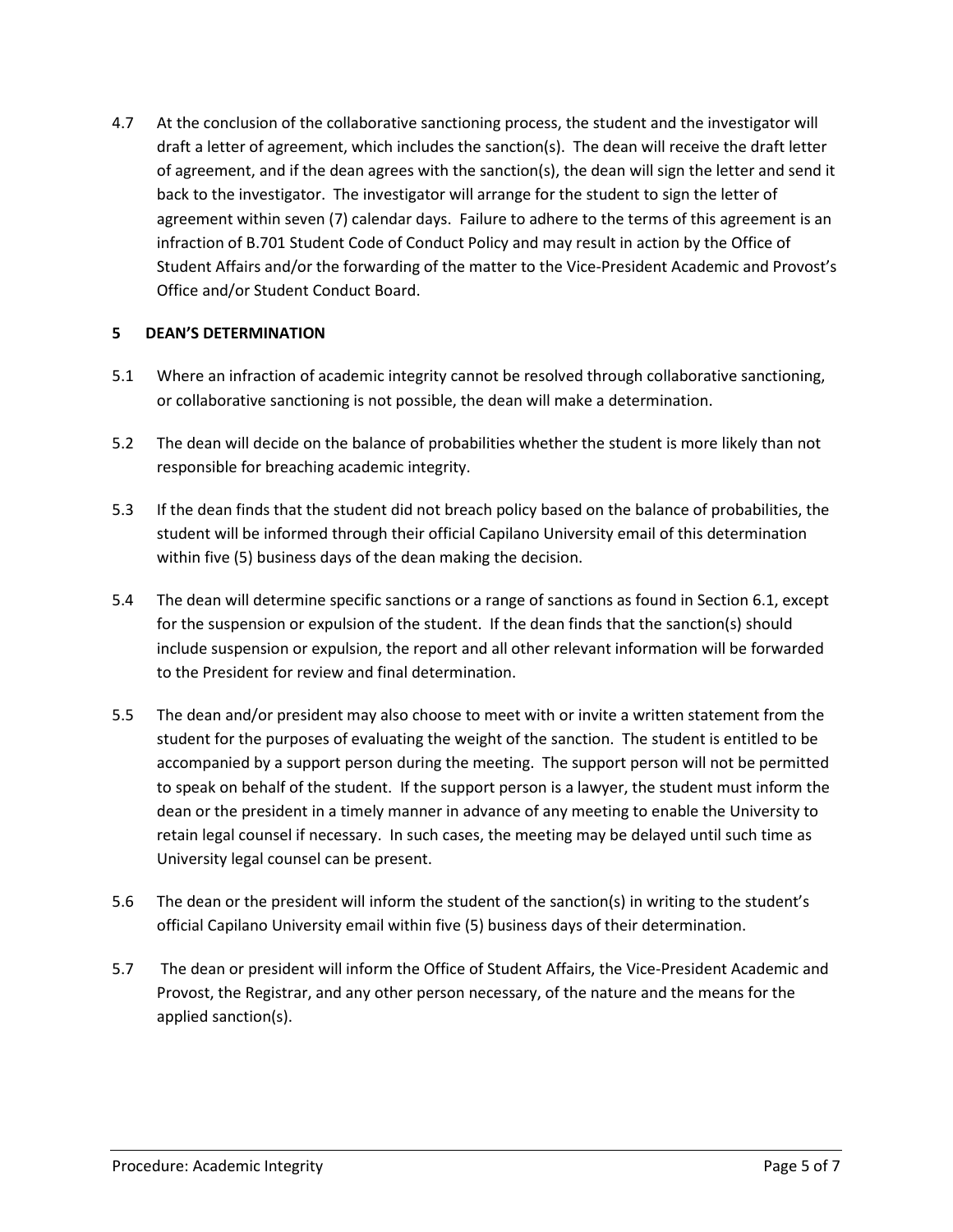# **6 SANCTIONS**

- 6.1 When a student is determined to have breached Policy S2017-05 one or more of the following sanctions will be imposed:
	- a) Letter of Reprimand A formal letter indicating the student's breach of Policy S2017-05 and expected conduct moving forward. Normally, this is used only in the case of firsttime or in addition to other sanctions.
	- b) Educational Activity An engagement in reflection and growth through participation in tasks such as assignments, projects, and/or workshops.
	- c) Involuntary Withdrawal from a Course or Program An involuntary withdrawal from a course or program at the University.
	- d) Suspension A temporary suspension from the University for a specified period of time, potentially including a ban from campus unless otherwise stated. Suspensions may be imposed only by the president.
	- e) Expulsion Permanent de-registration and removal from the University, normally including a ban from campus for a specified period of time. Expulsions may be imposed only by the president.
	- f) Other Sanctions as required The University reserves the right to impose sanctions other than those listed in this document if they are commensurate with the infraction.
- 6.2 In situations where a student is suspected of breaching the principles of academic integrity, but there is insufficient evidence to proceed, a written warning may be issued. A written warning is used only to restate the applicable sections of policy and/or expectations for future conduct and is not considered to be a finding that the principles of academic integrity have been breached.

### **7 BREACH OF SANCTIONS**

- 7.1 Failure to complete or abide by imposed or agreed-upon sanctions is a violation of Policy B.701 Student Code of Conduct.
- 7.2 Alleged breaches of any sanction may be entered as a new complaint to the Office of Student Affairs. A full record of the initial complaint, investigation and determination of the dean and/or the president, and/or collaborative sanctioning process will be made available to the adjudicator or adjudicating body in addition to any new evidence.
- 7.3 A breach of sanction may lead to the application of new or escalated sanctions up to and including suspension and expulsion as found in the B.701.1 Student Code of Conduct Procedures.